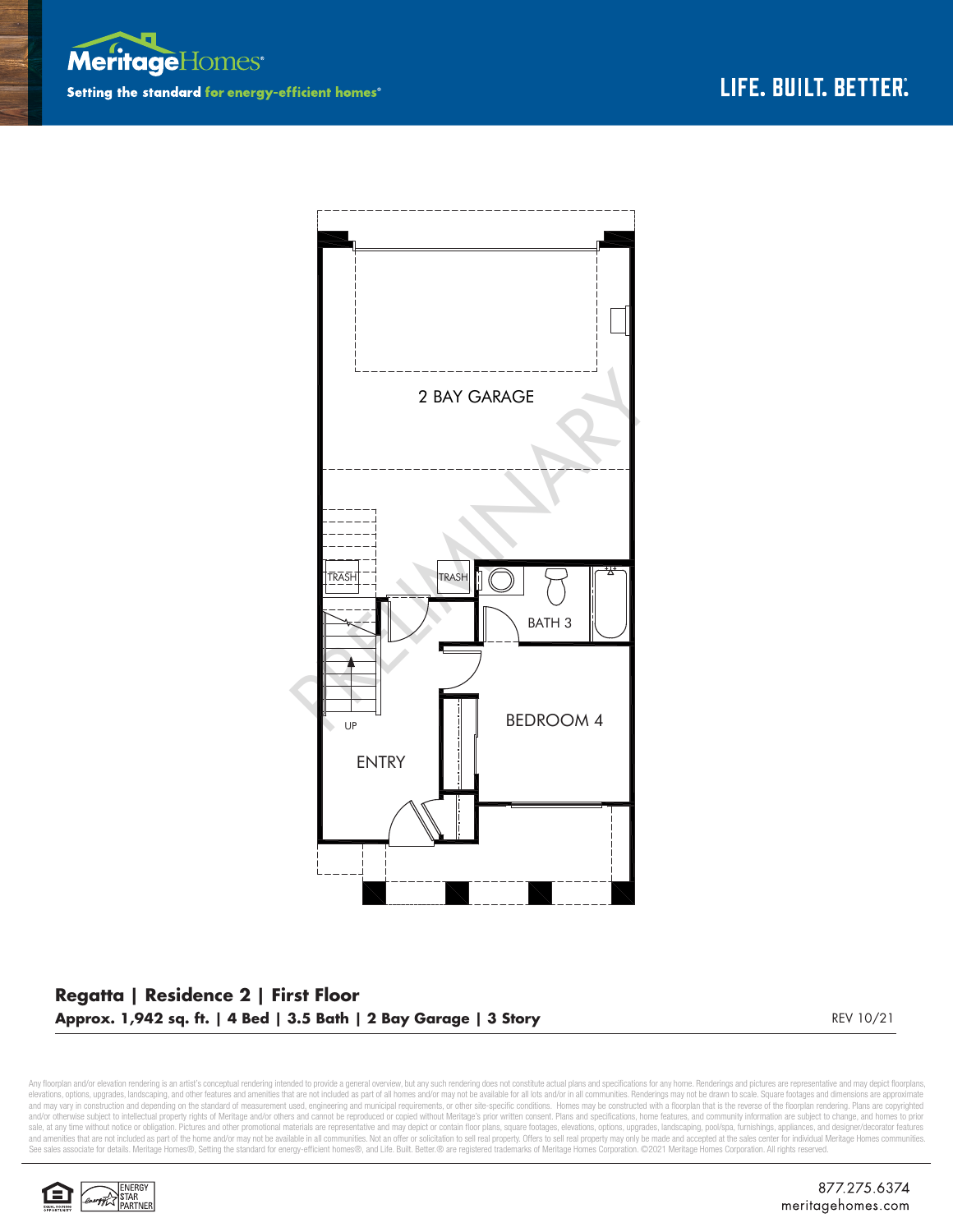



## **Regatta | Residence 2 | Second Floor Approx. 1,942 sq. ft. | 4 Bed | 3.5 Bath | 2 Bay Garage | 3 Story**

Any floorplan and/or elevation rendering is an artist's conceptual rendering intended to provide a general overview, but any such rendering does not constitute actual plans and specifications for any home. Renderings and p elevations, options, upgrades, landscaping, and other features and amenities that are not included as part of all homes and/or may not be available for all ols and/or in all communities. Renderings may not be drawn to scal sale, at any time without notice or obligation. Pictures and other promotional materials are representative and may depict or contain floor plans, square footages, elevations, options, upgrades, landscaping, pool/spa, furn See sales associate for details. Meritage Homes®, Setting the standard for energy-efficient homes®, and Life. Built. Better. @ are registered trademarks of Meritage Homes Corporation. ©2021 Meritage Homes Corporation. All